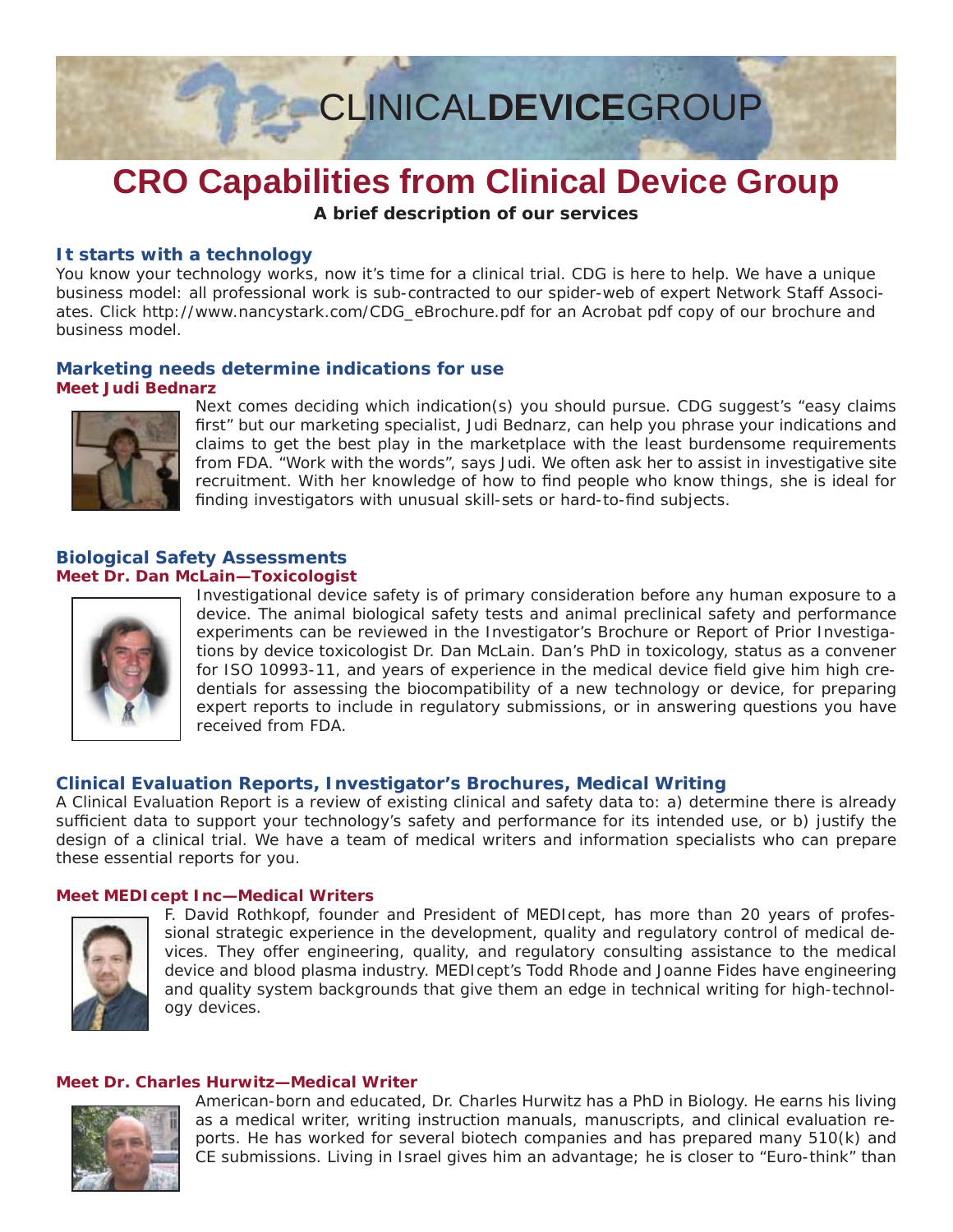### **Meet Sunny Worel—Information Specialist**

Sunny Worel was a former medical librarian. She has a background in Biochemistry and Microbiology (from the University of Minnesota). Sunny worked on the laboratory side of clinical trials and made immunodiagnostic kits before getting her Master in Library Science. She has been in independent information specialist with skills in Embase, MedLine, and other biomedical searches for many years.

### **Meet Brian Hartman—Information Specialist**

Mr Hartman holds a Masters Degree in Library Service, is proficient in Embase, MedLine and other biomedical database searches, and is highly comfortable in Access, Excel, HTML, and Visual Basic development. He brings a unique background in information management to his responsibilities as Information Specialist at CDG.

### **Regulatory professionals egulatory professionals**

### **Meet Kathleen Johnson—Pre-IDE meetings and regulatory strategies for devices**



Kathleen has 12 years of experience in regulatory consulting. She is knowledgeable about the requirements for all classes of devices and has submitted many 510(k)s for both Class II and Class III devices, has experience with pre-IDE meetings and IDE submissions, and can prepare Regulatory assessments for potential investor presentations. She also has experience with Quality System Manual preparation as well as Quality System Audits.

### **Meet Dr. Gail Radcliffe—Strategies for IVD start-ups**



Gail loves a challenge and focuses her practice on new and interesting technologies. Her education in molecular biology and virology give her strong credentials for helping diagnostic companies with complex new products. Gail has provided regulatory strategy for numerous diagnostic and biological devices, assessed market opportunities for new technologies, developed business models (CLIA vs. FDA) for novel biomarker IVDs, and has helped investor and university technical transfer offices determine the value of their IVD based intellectual property.

### **Meet Fabio De Pasquale**



Living in British Columbia, Canada, Fabio De Pasquale has worked with several local and US companies helping them to bring their devices to the US, Canadian and European markets. His experience in quality assurance allows him to advise small companies on how to set up quality management systems. His expertise in regulatory affairs allows him to bring fresh ideas to wording indications for use so that the best regulatory pathway is an option.

### **Meed MEDIcept Inc—Regulatory Engineers**



In addition to medical writing, David Rothkopf's group at MEDIcept is adept at developing regulatory submissions such as IDEs, 510(k)s, PMAs, design controls, and quality systems for CE certification. David's group often audits existing quality systems to bring them into FDA and ISO 13485-compliance. With his emphasis on engineering, I like to use David's group technology-intense projects.

### **Protocol development and study design Meet Patsy Trisler**



Patsy is one of those multi-talented people that can do anything regulatory or clinical. She is listed here under protocol development and study design, but could be listed under IDE approvals or regulatory submissions. To give you an idea of her breadth, here is a list of technologies for which she has provided strategic guidance: allograft tissue applications, blood processing technology, dental products, drug delivery devices, dura substitutes, interventional cardiovascular therapies, orthopedics (including bone replacements/substitutes, bone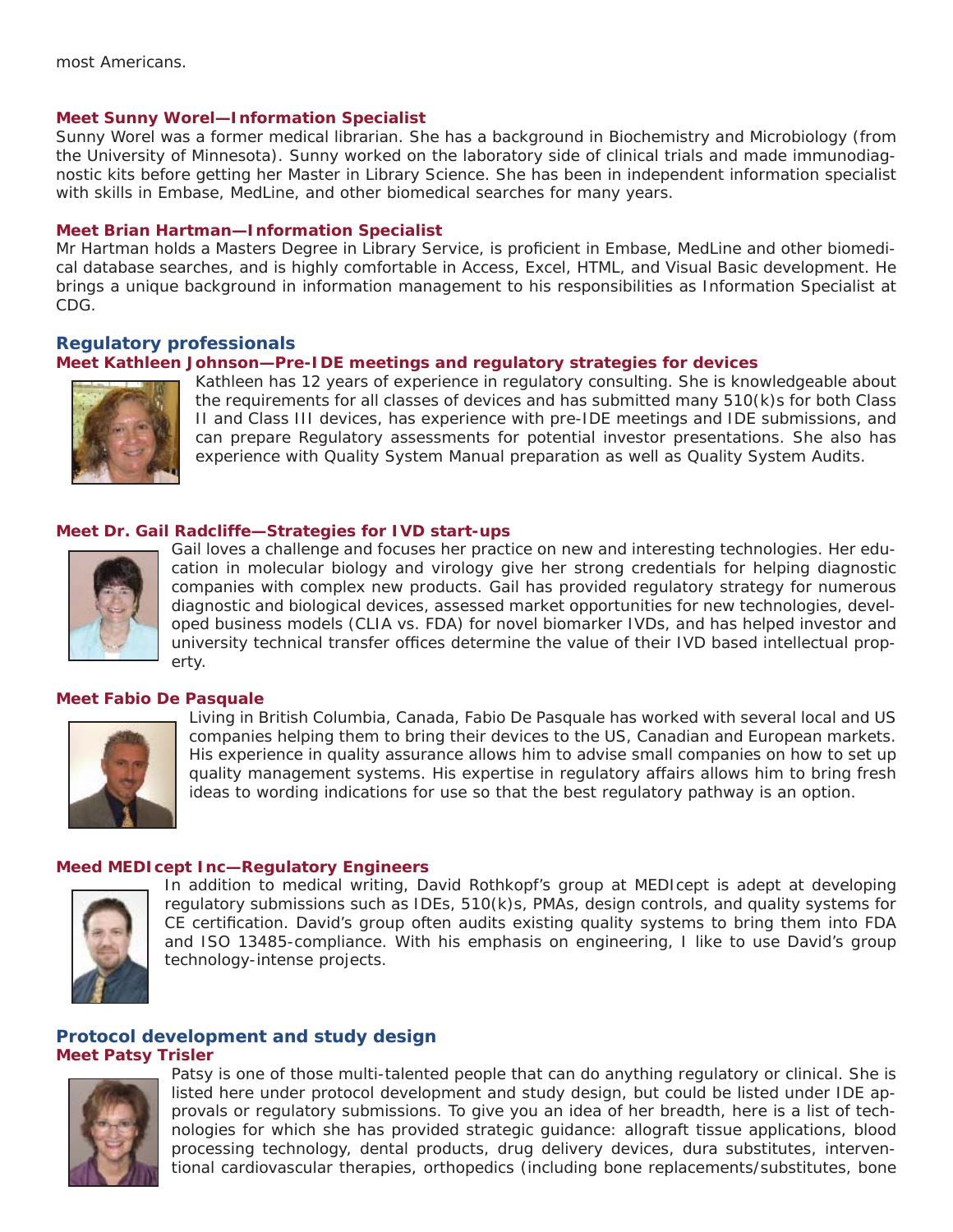growth stimulators, growth factors & spinal technologies), pain therapy technologies, plastic & reconstructive cosmetic & rehabilitative products, soft-tissue reinforcement implants, software (medical), weight-loss products, and wound care therapies.

### **Meet Cheryl Hayden**



Dr. Hayden is educated as a microbiologist, has research experience in cancer epidemiology and biostatistics, and has hands-on experience in clinical research. She has prepared over thirty clinical evaluation reports on the performance of different kinds of medical devices. Although she has a broad range of expertise, her specialty is diagnostic devices and biomarkers.

### **Meet Barry Sands**



Barry is a biomedical engineer with a chemical engineering concentration. He has seven years experience as a Biomedical Engineer and Sr. Scientific Reviewer at FDA/CDRH/ODE and FDA's Boston District. This government experience was followed with seventeen (17) years in midlevel and executive regulatory/clinical/quality affairs management positions in small start-up and large multinational medical device companies. His firm provides support in the areas of regulatory submissions (510k, IDE, PMA, HUD/HDE, Design Dossiers), Clinical Study Design/Management, Risk Management, Quality System Design/Audits (FDA QSR and ISO 13485) and FDA Negotiation and Communication (QSR Audits, 483s, Warning Letters, Bioresearch Monitoring, Medical Device Reports, Recalls).

### **Sample size calculations and statistical development plan ample size calculations and statistical development**

**Meet Michelle Secic—biostastician**



Michelle Secic, MS has worked on hundreds of protocols and the full range of devices, biologics, and drugs in her years as Manager of Statistical Analysis at Cleveland Clinic. She knows a protocol's sample size must be based on defensible estimates. She will work with you to design a study that gets you the indications you need with the least number of subjects. "Work with the words" she agrees. Michelle knows from experience that measuring the time to heal a wound versus the number wounds healed at a given time will lead to very different sample sizes. She will work with the performance estimates you provide to give you a table of possible sample sizes.

### **Meet Dr. Robert Thiel—Bayesian and IVD specialist**



Dr. Robert P. Thiel has degrees in physics and psychometrics. He is an expert in the analysis of IVD data for the Medical Device Industry with more than seventy-five 510K and five PMA approvals. He has published papers in the areas of free PSA, breast cancer, ovarian cancer, liver disease and multivariate analyses. His current interests lie in the area of bootstrap and permutation test methodology and the application of these methods to small sample trials and Bayesian analysis as applied to diagnostic clinical trials. Project management

### **Meet Lynette Chiapperino—Monitor and Clinical Project Manager**



The Clinical Trial Project Manager is the person who plans the study and provides forward motion to the clinical trial. Lynette Chiapperino, AAS in medical technology and BS in management, is a born clinical trial project manager. She can estimate time, cost, and human resources needed for a trial. She understands both the sponsor's and investigator's responsibilities and works both sides of the aisle when monitoring a study so that everyone's records are in order.

### **South of the border**

### **Meet Patricia Hamilton—Regulatory, Monitor, and Project Manager**



Patricia Hamilton is a Registered Nurse with a Master's in International Business. She specializes in both domestic and international clinical trial management with a focus on South America. She has DSMB and FDA experience. She has designed, implemented and completed pediatric device trials early and on budget. Her background as an emergency department nurse director and a clinical director for Fortune 100 companies give her the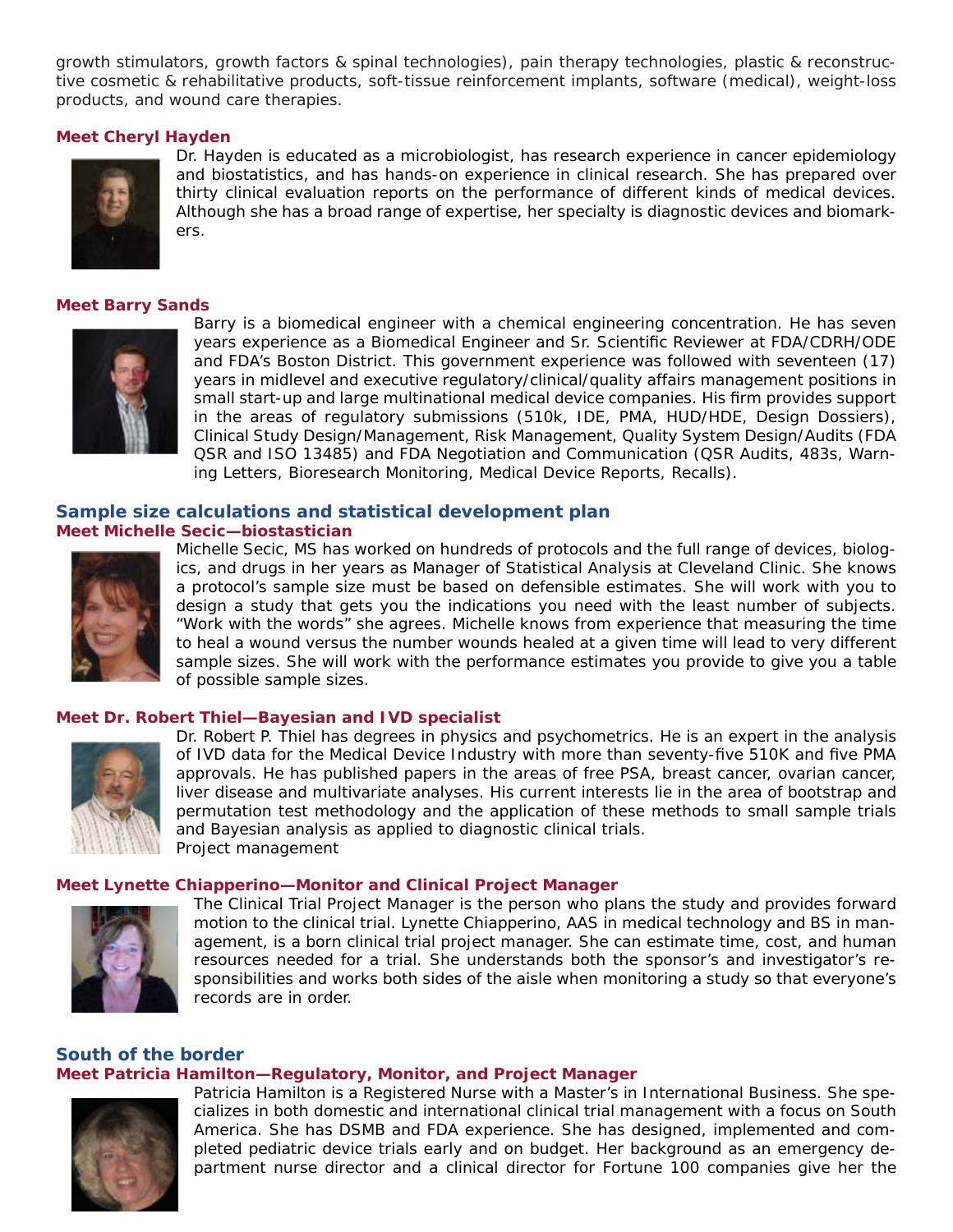ability to relate to physicians and nurses, understand hospital policies, and accomplish sponsor study goals.

### **Case report forms and other study documents**

#### **Meet Dr. Nancy Stark**



Dr. Stark has some pretty good skills with MS Visio and often works with the protocol designer, statistician, and data manager, to layout the case report forms. The goal is to make the forms easy for the form-filler and easy for the data-enterer, while following the protocol exactly. Three-part paper forms are still the best way to collect data for small studies or small companies.

### **Study implementation Meet Sue Lesly**



Sue Lesly is educated with a BS in English and psychology, which explains her diverse clinical research experience. She has been involved in all aspects of clinical trial performance including: monitoring, site recruitment, site management, CRA & CRO management, protocol development, CRF & source document design, development of study spe $c$  ific procedures  $\&$  internal clinical SOPs, and preparing reports for FDA  $\&$  regulatory submissions.

### **Meet Kathleen and Lynette-monitors**





Yes, these are the same Kathleen Johnson and Lynette Chiapperino you met above. Multi-talented, Kathleen, Lynette, and Sue (above) are CDG's go-to people for day-to-day monitoring.

## **Data Safety Monitoring Boards and Clinical Events Committees**

**Meet Steven Schurr, Esquire**



More complex products or those with new technologies often require a Data Safety Monitoring Board or Clinical Events Committee to adjudicate adverse events; i.e., make the final call as to whether an adverse event is device related or not. CDG's Steve Schurr, Esquire has the clinical, legal, and DSMB experience to manage this external board of independent experts.

### **Data management Meet Wessam Sonbol**



Wessam Sonbol has a BS in computer science and business management, and he uses these skills effectively to design databases to receive clinical data (Wessam is proficient in Access, Excel, Clindex and other applications), validate the database, import data, and verify the data. He is comfortable with Part 11 controls and able to advise you as to how and when controls should be implemented. Wessam has over 11 years of experience in Clinical Data Management.

### **Reimbursement, comparative effectiveness, cost effectiveness**

### **Meet Vincent Jaeger, MD**



As you know, FDA clearance is the first hurdle, getting Medicare reimbursement or thirdparty coverage for your technology is the second hurdle. In addition to his practice as a thoracic and cardiovascular surgeon, Dr. Vincent Jaeger brings to the table experience as the National Medical Director for Coverage and Reimbursement at AETNA and then at Health Net. This expertise gives him the background necessary to assist you in obtainig